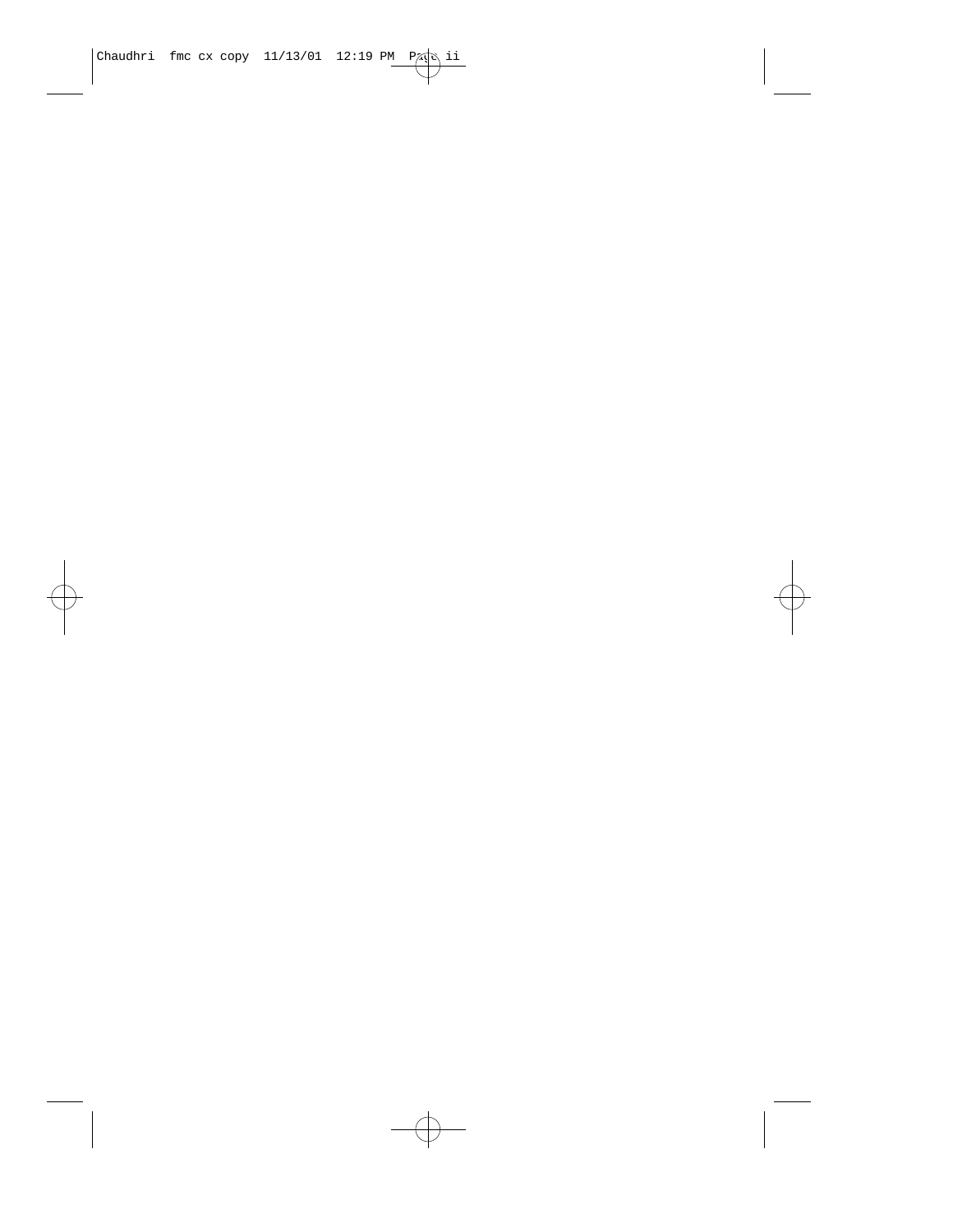# Supernatural Enemies

*Edited by* Hilda Ellis Davidson *and* Anna Chaudhri

**Carolina Academic Press Durham, North Carolina**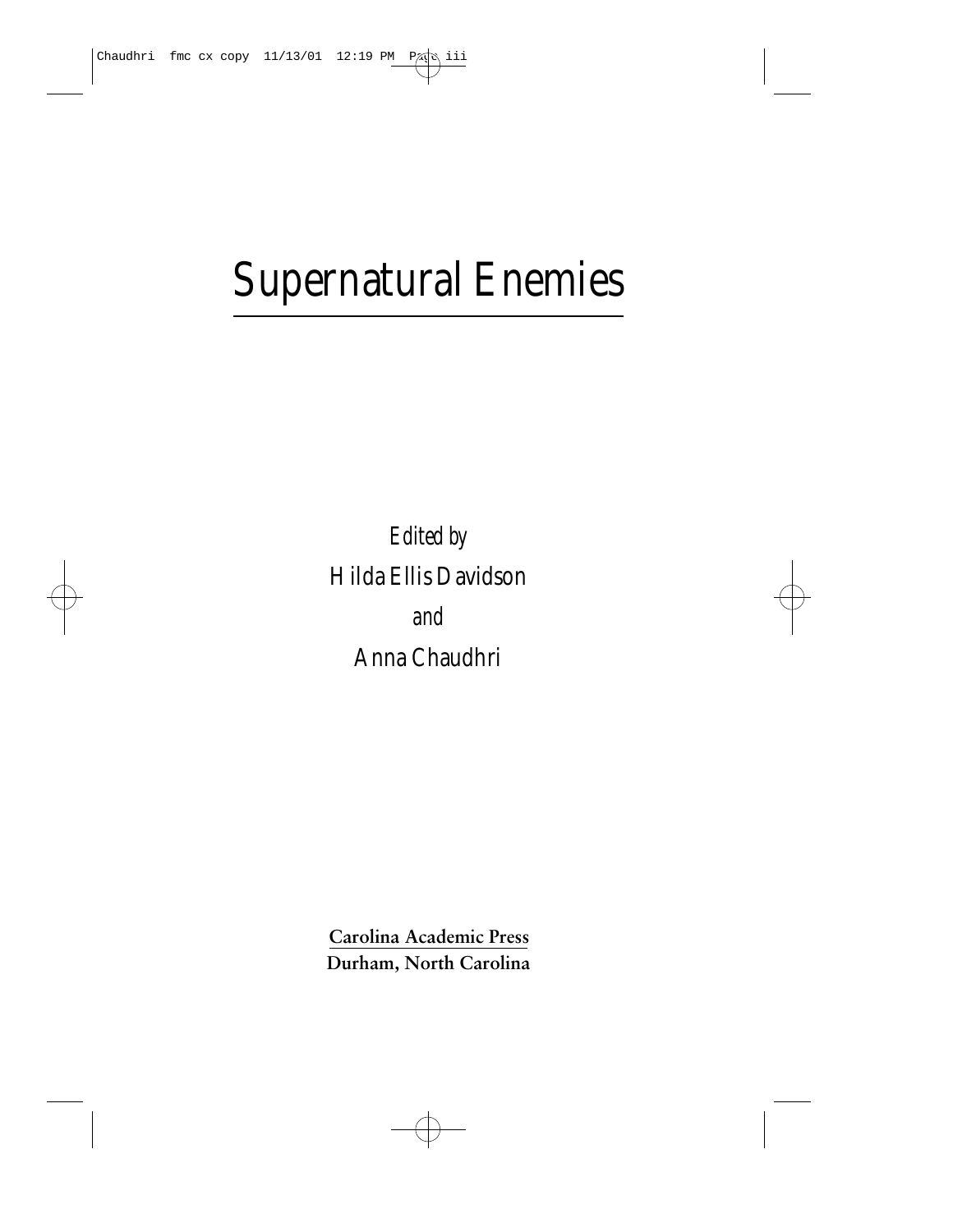## Copyright © 2001 Hilda Ellis Davidson and Anna Chaudhri All Rights Reserved

### **Library of Congress Cataloging-in-Publication Data**

Supernatural enemies / edited by Hilda Ellis Davidson and Anna Chaudhri.

p. cm. Includes bibliographic references. ISBN 0-89089-711-5 1. Supernatural. 2. Ghouls and ogres. 3. Monsters. I. Davidson, Hilda Roderick Ellis. II. Chaudhri, Anna, 1961–

GR500.S88 2000 001.944 - dc21 00-034274

*Photographs in Chapter 1, "Picturing the Antichrist" (Rosemary Muir Wright), are reproduced by permission of The British Library, The Bodleian Library, The Pierpont Morgan Library, the Staatsbibliothek Bamberg and the Staatsbibliothek Trier.*

> Carolina Academic Press 700 Kent Street Durham, North Carolina 27701 Telephone (919) 489-7486 Facsimilie (919) 493-5668 E-mail: cap@cap-press.com www.cap-press.com

Printed in the United States of America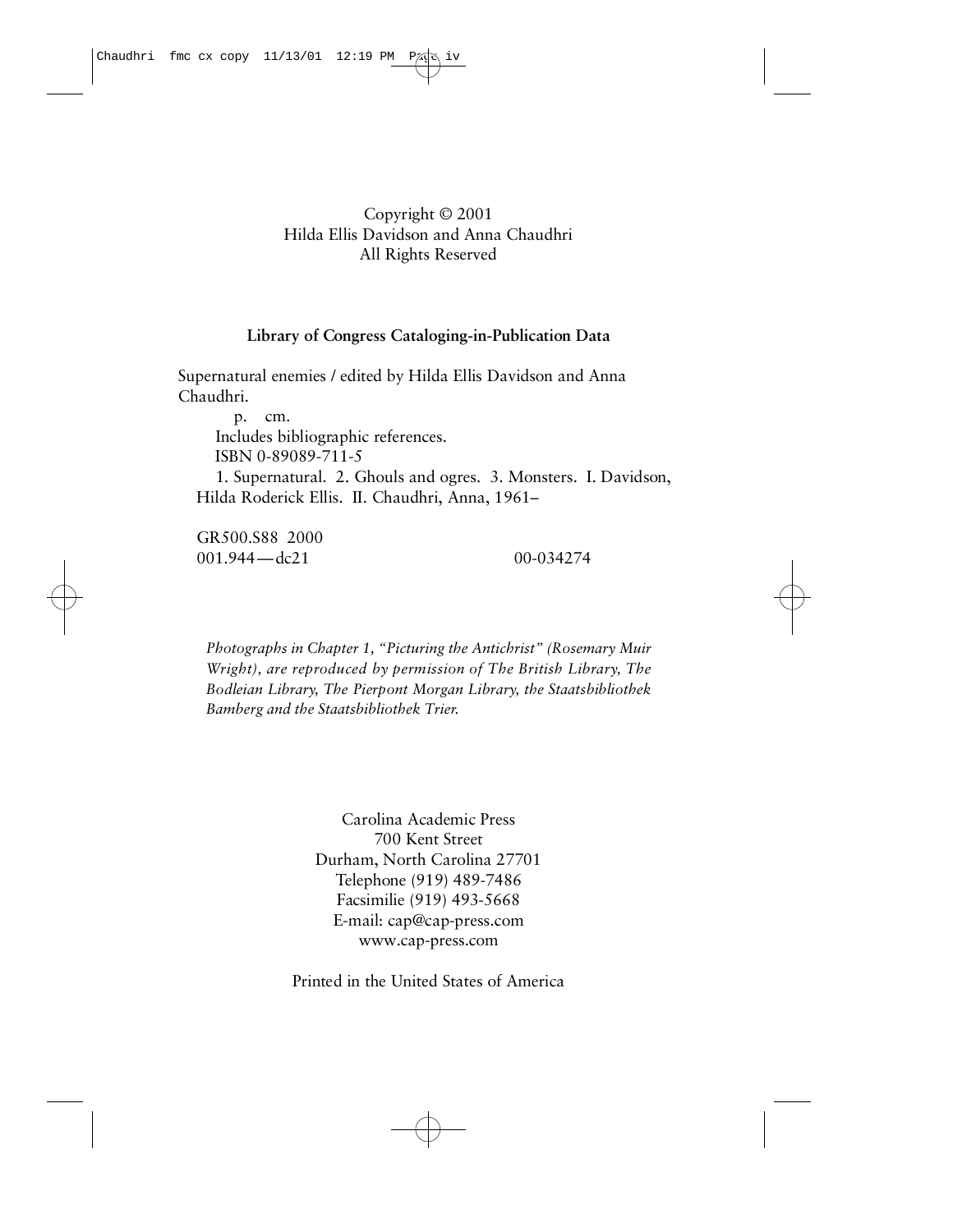# **Contents**

|   | Introduction<br>Hilda Ellis Davidson and Anna Chaudhri                                                      | vii |
|---|-------------------------------------------------------------------------------------------------------------|-----|
|   | <b>SECTION ONE: GODS, DEMONS AND OGRES</b>                                                                  |     |
| 1 | Picturing the Antichrist<br>Rosemary Muir Wright                                                            | 3   |
| 2 | Supernatural Enemies in Ancient Mesopotamia<br>J.R. Porter                                                  | 19  |
| 3 | Contested Sovereignties: The Enigma of the Celestial<br>Cult in Ancient Europe<br>Miranda J. Aldhouse Green | 31  |
| 4 | Indian Ogres: Tradition Versus Artistry<br>Mary Brockington                                                 | 49  |
| 5 | A Supernatural Enemy in Green in Sir Gawain and<br>the Green Knight<br>Derek Brewer                         | 61  |
|   | <b>SECTION TWO: MONSTERS AND ANIMALS</b>                                                                    |     |
| 6 | Lamias<br>John Heath-Stubbs                                                                                 | 73  |
| 7 | Ruimon, the Serpentine Supernatural Enemy of<br>Elijah in Ossetia<br>Anna Chaudhri                          | 79  |
| 8 | The Perils of the Sea, Fish, Flesh and Fiend<br>Alan Smith                                                  | 91  |
| 9 | Friend or foe? Norfolk Traditions of Shuck<br>Jennifer Westwood                                             | 101 |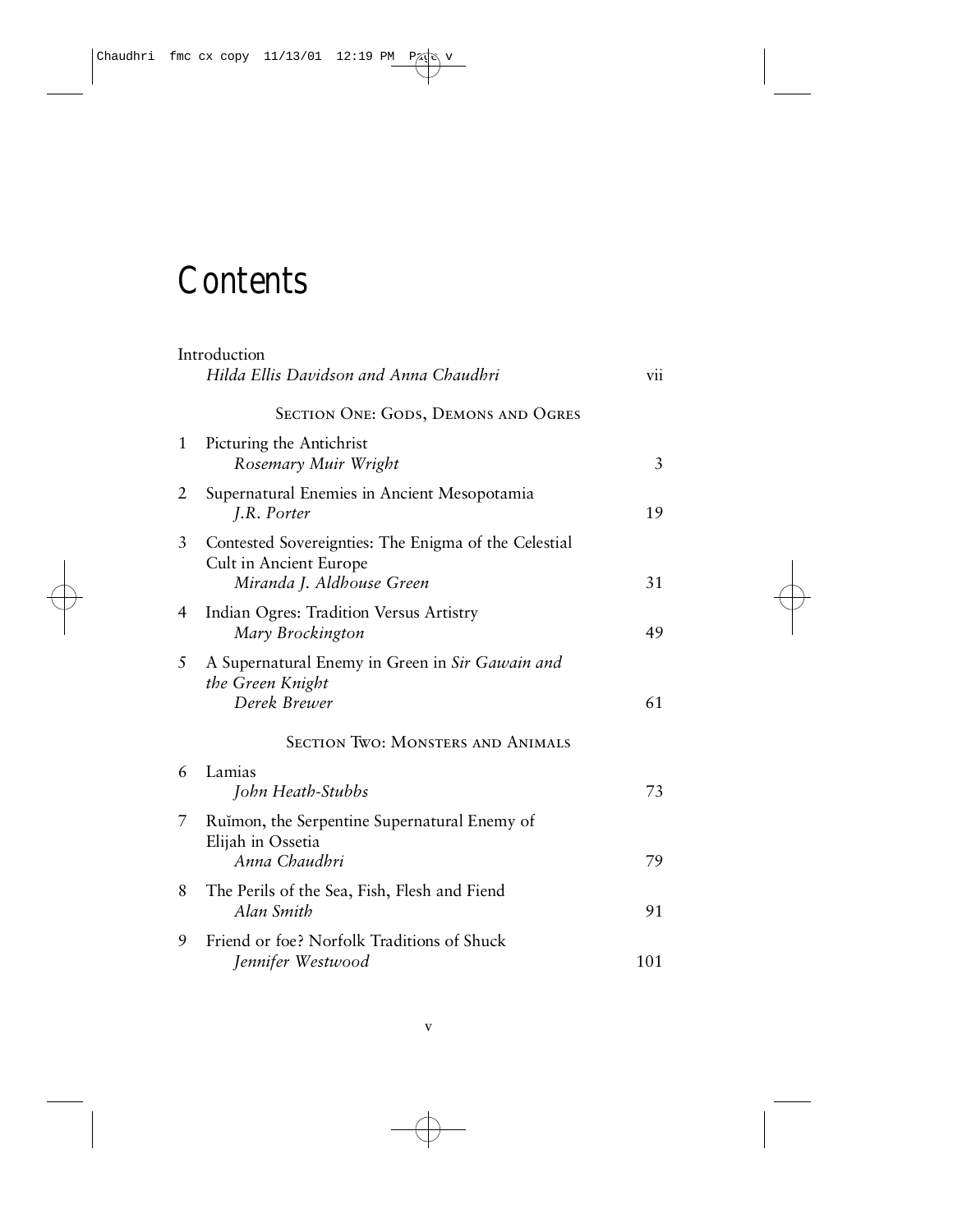### vi Contents

|                      | <b>SECTION THREE: WITCHES AND DECEIVERS</b>                                                                                        |     |
|----------------------|------------------------------------------------------------------------------------------------------------------------------------|-----|
| 10                   | "Watch the wall, my darlings": Shadowplays,<br>Supernatural Enemies and the Folk-World of<br>the Smuggler<br>Samuel Pyeatt Menefee | 119 |
| 11                   | Magical Warfare: The Cunning Man Versus the Witch<br>Jacqueline Simpson                                                            | 135 |
| 12                   | Some Witches in Folktales of the Caucasus<br>David Hunt                                                                            | 147 |
|                      | <b>SECTION FOUR: PURSUERS AND ABDUCTORS</b>                                                                                        |     |
| 13                   | The Wild Hunt<br>Hilda Ellis Davidson                                                                                              | 163 |
| 14                   | The Wild Hunt on the Sea: Stories from the<br>South-West of Ireland<br>Patricia Lysaght                                            | 177 |
| 15                   | Supernatural Abductions: The "Enemy" as<br>Kidnapper in Japan<br>Carmen Blacker                                                    | 193 |
| 16                   | Killer Clowns and Vampires: Children's Panics<br>in Contemporary Scotland<br>Sandy Hobbs and David Cornwell                        | 203 |
|                      |                                                                                                                                    |     |
| List of Contributors |                                                                                                                                    | 219 |
| Index                |                                                                                                                                    | 223 |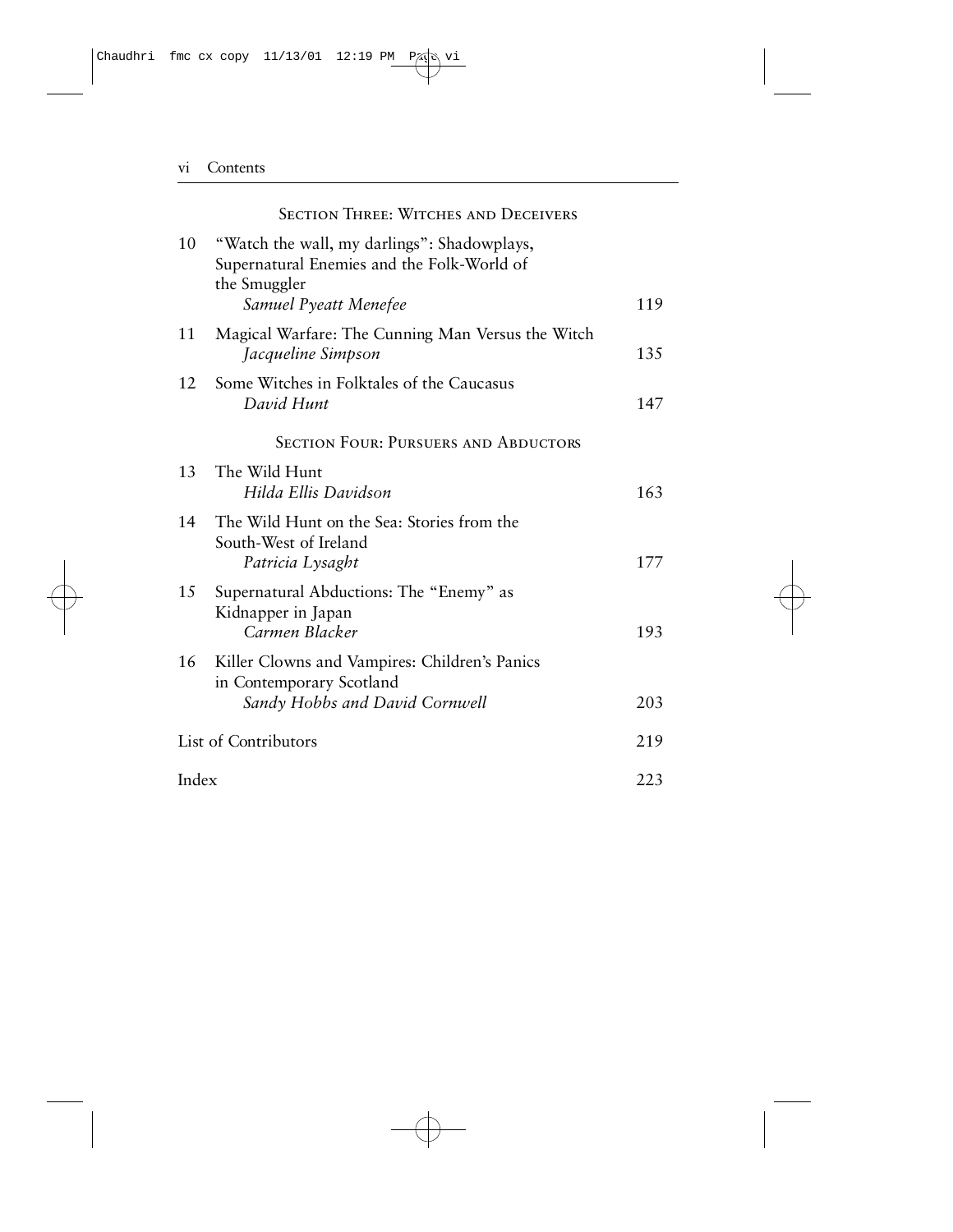# *Introduction*

## *Hilda Ellis Davidson and Anna Chaudhri*

Our mothers maids have so terrified us with... bull beggers, spirits, witches, urchens, elves, hags, fairies, satyrs, pans, faunes, syrens, kit with the cansticke, tritons, centaures, dwarfes, giants, imps, calcars, conjurors, nymphes, changlings, Incubus, Robin goodfellowe, the spoorne, the mare, the man in the oke, the hellwaine, the fierdrake, the puckle, Tom thombe, hob gobblin, Tom tumbler, boneles, and other such bugs, that we are afraid of our owne shadowes (Reginald Scot, *The Discoverie of Witchcraft*, 1584).

Supernatural enemies form part of the world picture in every age. In the sixteenth century little Reginald Scot was terrified by the host of threatening characters who, the serving women assured him, were all around him, indoors and out. Tales of such dangerous characters from the Otherworld may well have given him his lasting obsession with destructive magic and witchcraft. These particular beings, which he lists with such exuberance and which originate in many different traditions, mean little to us now. Yet we are able to name a fair number of supernatural enemies of our own time. They are to be encountered in science fiction and films of hauntings and vampires, as well as in sinister legends "told for true." They have surfaced again in the present preoccupation with enemy aliens and supernatural kidnappers.

In an age when both the media and the public find it difficult to distinguish between reality and fantasy, a sober appraisal of beliefs in different types of supernatural enemies is most relevant. Such enemies may be defined as hostile, destructive forces coming from outside the familiar world, with power to influence or change individuals or events. Their supernatural nature renders them beyond the control of those who have no skill in magic or ritual. Supernatural enemies may be ambivalent in nature and not invariably hostile, but they are always potentially dangerous. They may not confine themselves to one form: they are often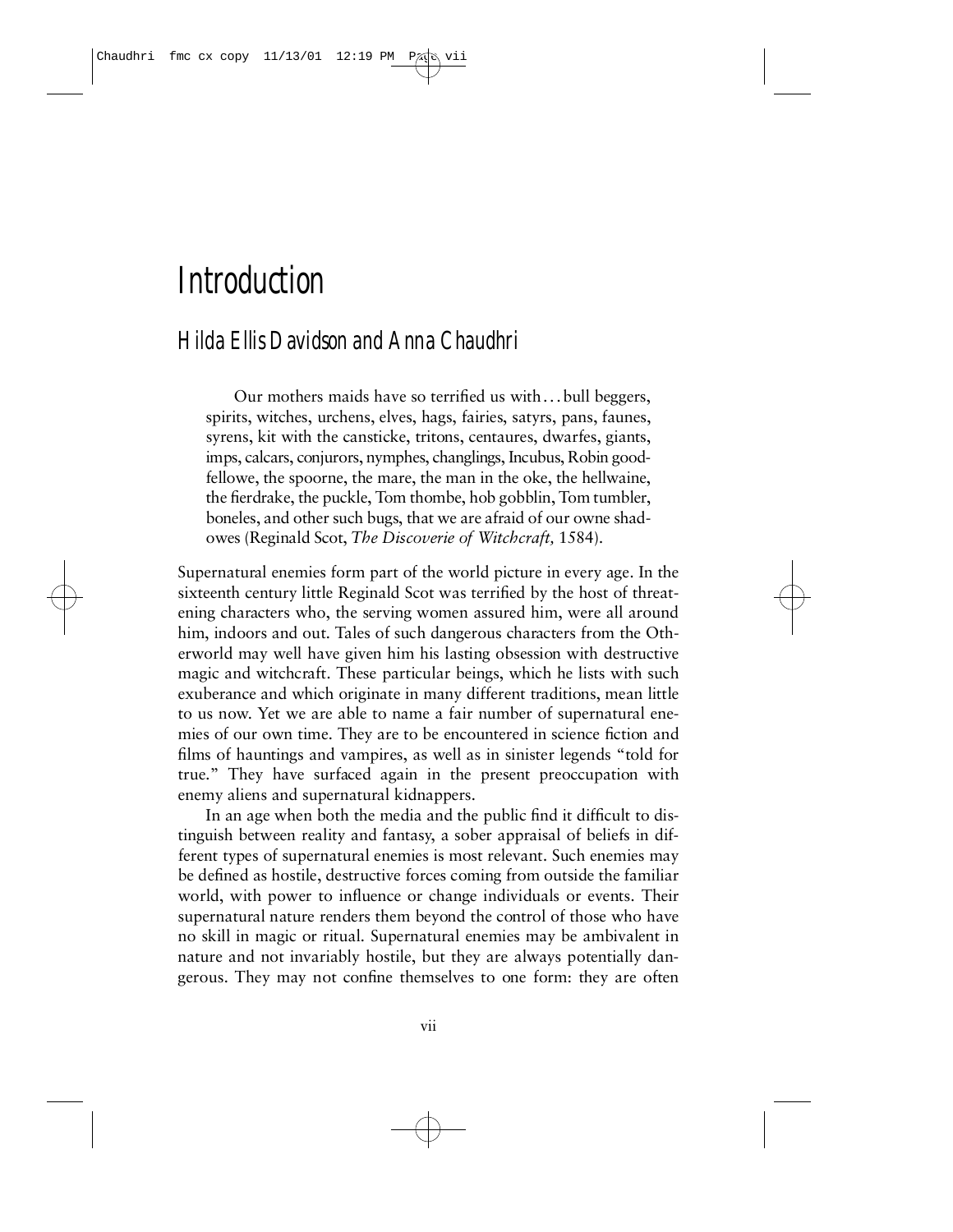#### viii Introduction

shape-shifters, able to appear as unfamiliar monsters or phantoms or in apparently familiar human or animal form, but they are always endowed with monstrous or terrifying characteristics.

This book does not seek to provide an exhaustive analysis or history of supernatural enemies in different societies and traditions. Such a study, which would require several volumes, has never been attempted, although much work has been done on separate aspects of supernatural enemies. Here the range of expertise of the authors allows us to present, for the first time, a variety of approaches to the subject and to give an access to some rare material drawn from ancient iconography and from texts and literature in languages inaccessible to many readers, as well as from records, archive material and contemporary fieldwork. From this wealth of sources, we obtain vivid portraits of the hostile forces which have so inspired the imagination throughout the ages. It will become clear that there are many striking resemblances between the enemies by which some feel threatened today and the supernatural terrors of the past.

Different types of supernatural enemy are represented in the four sections of this study, although it is sometimes difficult to make clear distinctions, since one supernatural enemy often combines several repellent and dangerous characteristics. The Demons and Ogres of Section One display a fine range: the ogres are aggressive and fearsome in aspect, some are man-eaters and shape-shifters and, in the case of the Green Knight, a representation of death itself. The demons are monstrous and unpredictable, the source of confusion and destruction in the world and an eternal menace to the human race. In the case of the Antichrist, the disguise of his demonic nature in the form of a man renders him even more dangerous, in that one may not immediately recognise his malicious power. In this respect he is also a deceiver.

The representation of monstrous demons as composite creatures with the features of many different animals is allied to the perception of the supernatural enemy in animal form, treated in Section Two. Here supernatural enemies are encountered in the well-known guise of the serpent, including the deceptive Lamia, the great saucer-eyed black dog who relentlessly pursues the unwary traveller, and a variety of sea creatures. The latter include the fiend of more recent times, Davy Jones, variously described as a shape-shifting demon and a "vampire of the sea."

The third section deals with Witches and Deceivers. Popular beliefs in the powers of magic and the supernatural are explored here in the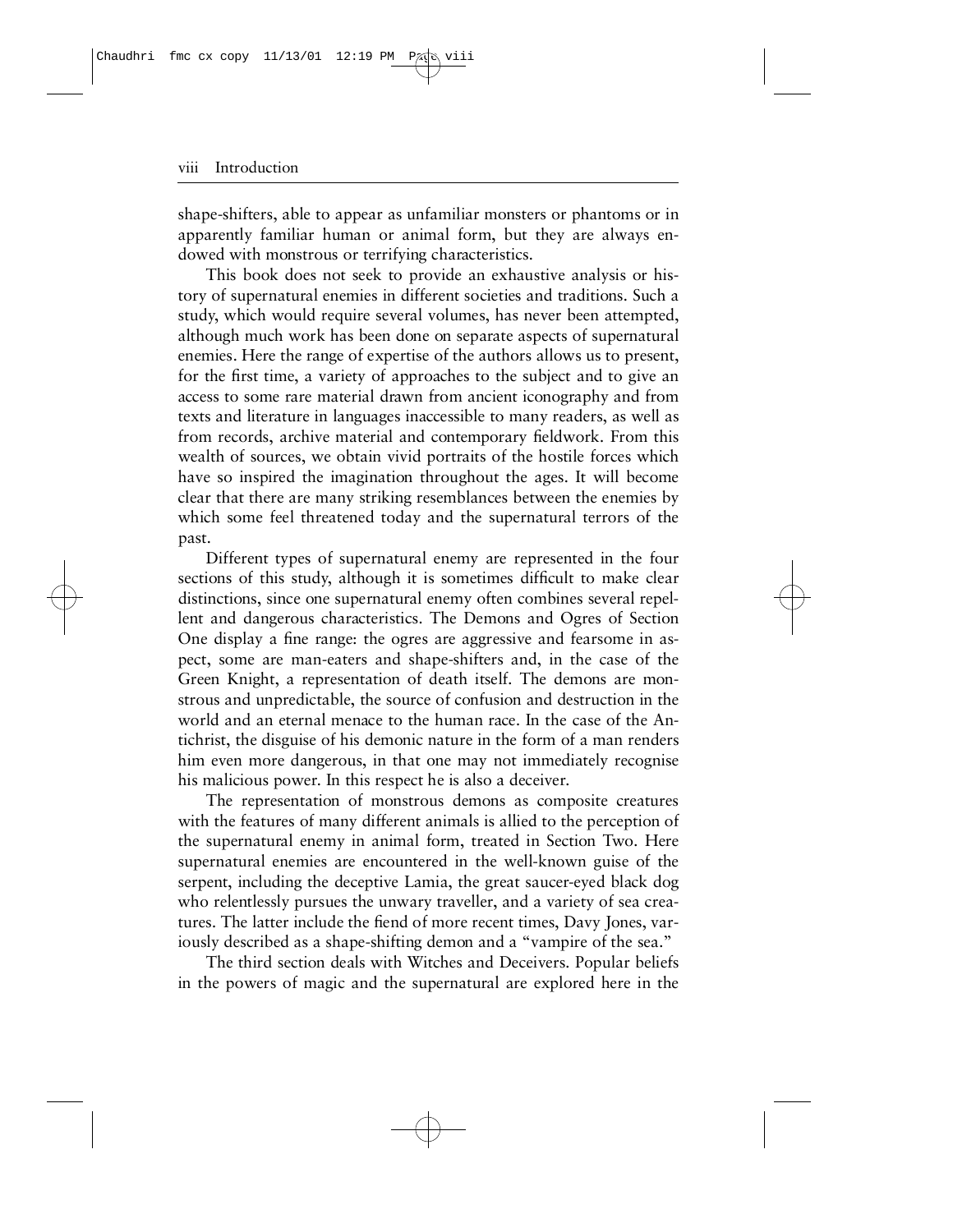treatment of witches in Europe in recent times, the representation of the witch figure in folk tales and the exploitation of folk beliefs in the supernatural for criminal purposes. The malicious and treacherous nature of the witch is stressed, but so too are her shape-shifting, monstrous, even cannibalistic aspects.

Pursuers and Abductors are the subject of Section Four. These enemies include the dark hosts riding the wild night skies of northern Europe in an endless and terrible pursuit. In Japanese tradition, divine beings abduct boys, to take them on a miraculous but often traumatic flight over great distances, and ogrish men emerge from the mountains to abduct human brides. In the final chapter, the panic induced by threats of supernatural abduction is examined among children and adults in a modern context.

In putting so many different concepts of the supernatural enemy side by side, we have, no doubt, exposed ourselves to criticism. Since we have not confined ourselves to evidence of only one type, this book is bound to raise many questions and leave many interesting subjects untouched. However, the common themes which emerge from these studies, viewed through the eyes of the historian of religion, the archaeologist, the psychologist, the art historian and the folklorist, fully justify the interdisciplinary approach.

Our earliest evidence is to be found in the chapter by J.R. Porter on Ancient Mesopotamia, a society riddled with lore about destructive demons bringing plagues and calamity into the world, with little prospect of a happier existence in the next to offer comfort. Here the evidence of archaeology is able to throw additional light on recorded appeals to dangerous beings and possible means which might be used against them. There is a wide distance in time and space between this and the final chapter, dealing with panics among local schoolchildren in Glasgow, terrified by rumours of mysterious Killer Clowns touring the streets in small blue vans; this is based on evidence collected very recently. In both these studies, however, and indeed throughout the book, the overwhelming sense of menace inspired by the supernatural enemy is paramount. Moreover, the strength of belief in these different hostile forces has allowed them to survive in legend, art and custom, long after any ritual associated with them has died out.

The power to terrify has long been used as a form of social control. The nursery bogey, so vividly and variously described by Reginald Scot, is an effective means of dealing with badly-behaved children. The adherents of religion are made aware of the consequences and causes of sin,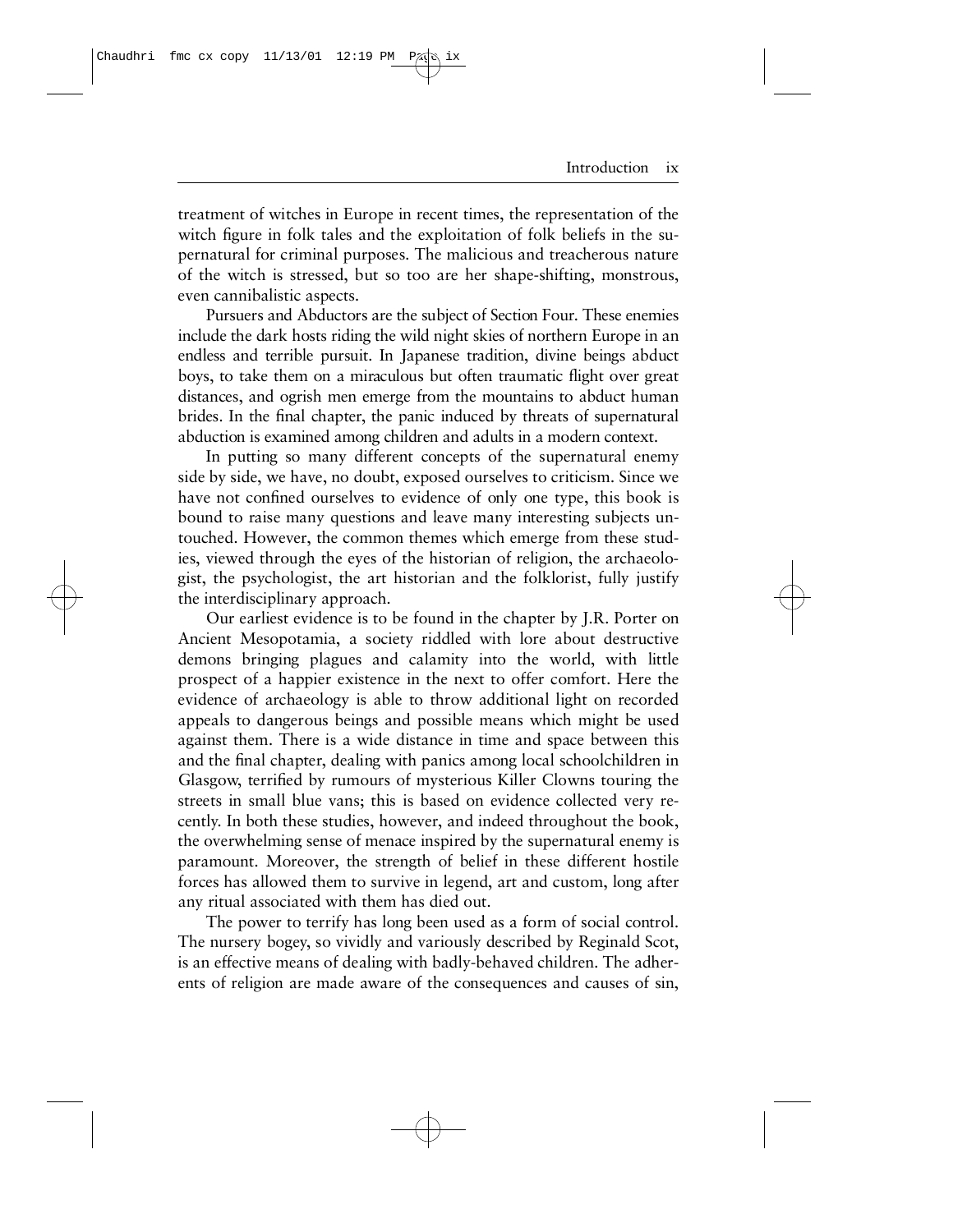#### x Introduction

through graphic representations of supernatural tempters and punishment. Fear of the supernatural has also been used to mask criminal activity. This has been expertly described by Samuel Pyeatt Menefee in his chapter on the World of the Smuggler. Accepted concepts of supernatural beings may be manipulated by those who wish to keep their crimes secret. The references to the Klu Klux Klan in this chapter are significant because they show the sinister possibilities of the abuse of folklore and the creation of a climate of fear, to pursue dangerous and criminal ends.

The readiness of human beings to believe in things they cannot see in the conscious, daylight world is striking. We can observe the rapidity with which these ideas spread and the imaginative concepts by which such fears are expressed. Even nowadays, when vampires are largely considered to be the stuff of horror films, we find Scottish teenagers organising vampire hunts in Glasgow graveyards. It seems that we often enjoy the sensation of fear and the investigation of a shadowy, supernatural world from the safety of a cosy fireside or a large company of friends. Yet, as Jennifer Westwood shows to great effect in her chapter on the Black Dog, the fear of the lonely road at night and the audible pit-pat of supernatural feet behind us is as deep-rooted in modern man as it ever was. The uneasy sense that there may be truth in the old traditions after all comes upon us with force at such times.

It is important to learn how certain societies gave expression to fears and apprehensions about a hostile, supernatural world, finding in this a way to account for the ill luck and calamities they suffered. It was a comfort to blame illnesses, painful accidents, loss of children, plague among cattle or enterprises that failed on outside forces which could not be controlled or prevented. The story-tellers let their imaginations invest such forces with personalities and pictured them in vivid forms. People were only too willing to listen: the idea that we may bring ill fate upon ourselves through ignorance or incorrect treatment of supernatural powers is as ancient, widespread and tenacious as our faith in miracles. There were also strange mental or physical experiences, still hard to explain, such as nightmares and sleep paralysis, which might give rise to tales of supernatural attack from forces beyond everyday existence.

We find over the centuries persistent rumours of the Wild Hunt, which included circumstantial accounts of abduction by supernatural bands which moved individuals far from their homes and left them bewildered, even dying, and similar tales are recorded of local people car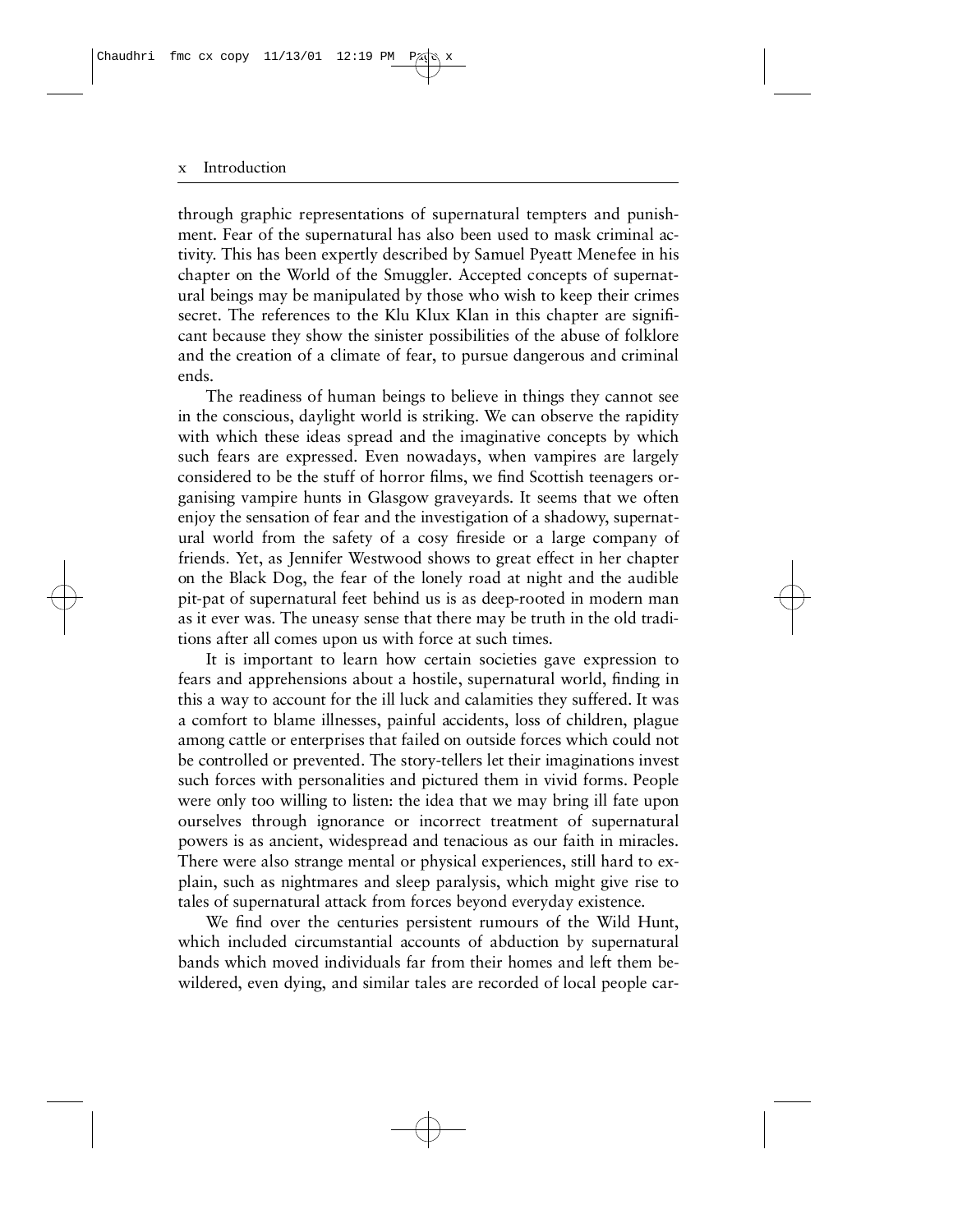ried off by the fairy host. It is surprising to find, in the chapter by Carmen Blacker on Supernatural Abductions in Japan, that tales were previously current there which bear a striking resemblance to modern accounts of abduction by enemy aliens. While once the invaders rode out of the fairy hills or the realm of death, or were followers of Satan pursuing the sinful dead, they now come in spaceships from far-off planets.

Another source of enmity from the supernatural world was that of neighbours or strangers causing damage through evil powers, acquired or borrowed. In medieval times it was the witch who, like the Mesopotamian demons, took the blame for calamities large and small, for illness and accident, for sending children into fits, as well as preventing the cows from giving milk or the butter from churning. Jacqueline Simpson's chapter on Cunning Men and Witches brings out this particular aspect of supernatural enmity with great clarity and detail. Witches are also the subject of David Hunt's analysis of some Caucasian folktales, which shows how witchcraft beliefs find their way into folktales and the oral tradition, and how beliefs and tales undoubtedly work together to strengthen one another.

It is important to stress that this book is not simply a collection of folklore past and present, showing the influence of hostile supernatural forces in our lives. Such a collection would have been easy enough to put together, but the subject of supernatural enemies offers a far wider range than this. The possibilities of the treatment of this theme in art is shown by the opening study of the Arch-enemy, the Antichrist, by Rosemary Muir Wright. The concept of this being was derived from the lore of the Book of Revelation and the teaching of the church and was developed by artists and theologians. We are shown how such ideas can flourish and give rise to impressive art in learned Christian circles.

A further example of a supernatural enemy inspiring art is found in the chapter by Miranda Aldhouse Green, dealing with representations of the divine rider trampling down his enemy on a series of monuments of the Roman period in northern Europe. Her extensive work on the cult of the Sun-god, as well as on various Celtic deities in early Europe, enables her to explore the possible mythological implication behind these striking monuments and to give a valuable new interpretation of a powerful motif.

Popular beliefs, arising from myths and legends, can be given new life in creative literature. One example is Mary Brockington's study of the part played by ogres in the Indian epic, the *Rāmā yana*, where she argues that the poet has deliberately manipulated the plot in his treat-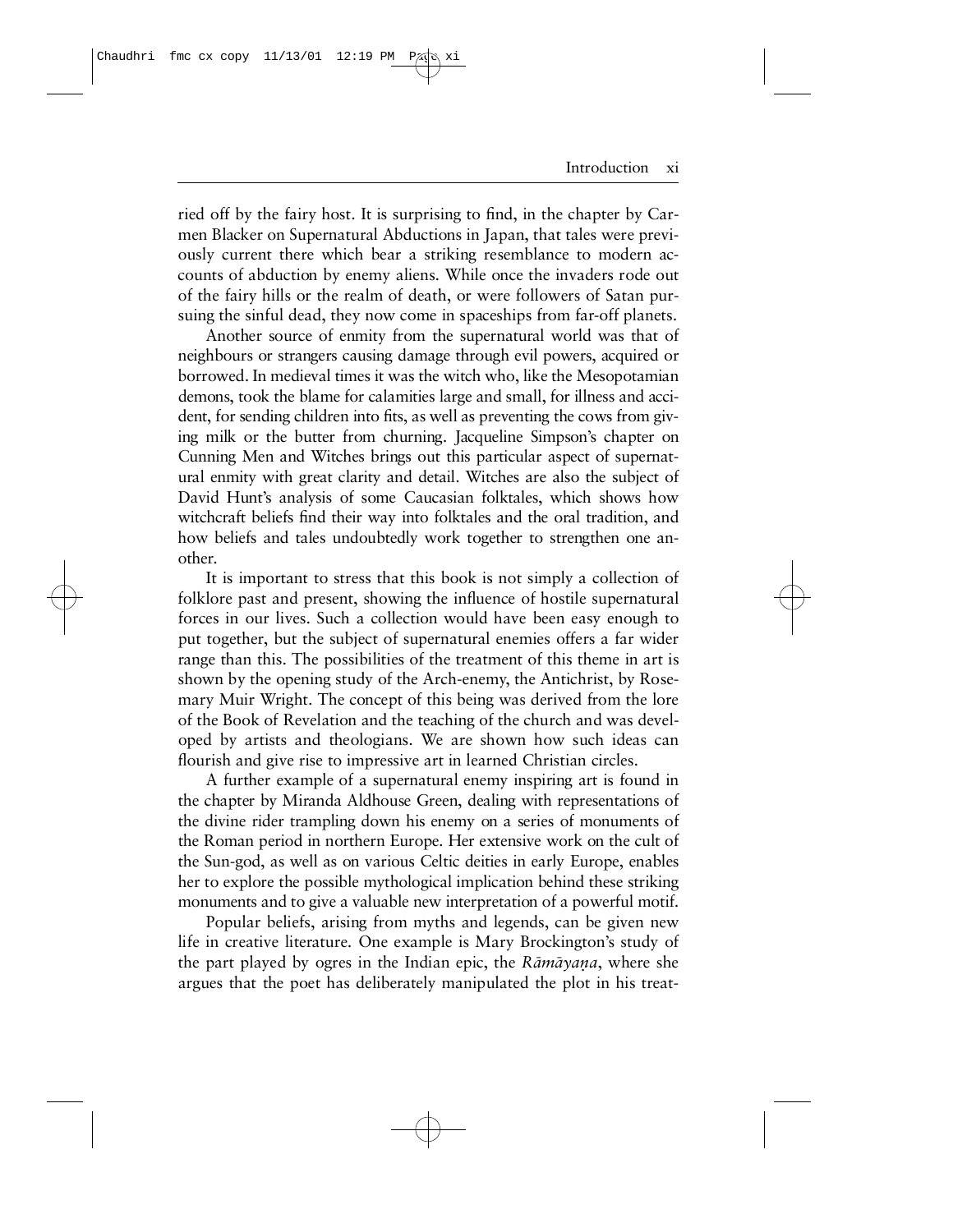#### xii Introduction

ment of the traditional enemies of the gods and goddesses. From medieval times we have a further instance in the figure of the mysterious knight who is steeped in greenness, with his holly bough and terrible axe, in the magnificent poem *Gawain and the Green Knight*, discussed by Derek Brewer.

In addition to the supernatural enemies in anthropomorphic form, there are those which belong to the animal world, including the monsters of various mythologies. In John Heath-Stubbs' chapter on the Lamia, recorded verbatim, he draws on the rich reserves of his memory, to make his own observations about the dangerous snake-woman, beloved of story-tellers from classical times onwards, who makes regular appearances in literature.

The serpent has been represented as the enemy of mankind from early times, and Anna Chaudhri's chapter deals with one mythological figure, the serpent Ruimon, a strange and monstrous enemy whose memory has been preserved into recent times among the Ossetes of the Caucasus. By investigating the Ossetic sources of the legend of this creature, she discusses its struggle with the thunder-divinity and its peculiar association with the dead.

In the chapter by Alan Smith we find a different approach, linking creatures of the natural world with those of popular tradition. He has made a special study of the folklore of sailors in the nineteenth century and here he discusses their traditional enemies: the shark, the mermaid and the mysterious Davy Jones, in whose locker drowned seamen are stowed away, a figure which has not been investigated previously. These hostile figures were viewed half in jest and half in fear by the sailors who spread tales about them and, in the case of the shark, cruel vengeance was taken against a wild creature to whom almost supernatural powers and deliberate malice were attributed.

The importance of the dogs in the Wild Hunt in English, German and Scandinavian tradition has been discussed in the chapter by Hilda Ellis Davidson, which fills a gap in continental studies on the Hunt by including material from the British Isles. New and important information is also brought forward by Patricia Lysaght, based on fieldwork in the south-west of Ireland, where there are traditions of the Hunt passing over the sea. The dog in folk tradition is the subject of Jennifer Westwood's chapter on Shuck, the Black Dog of Norfolk, which contains valuable material from local records as well as recent fieldwork.

It seems that supernatural enemies are essential to every age because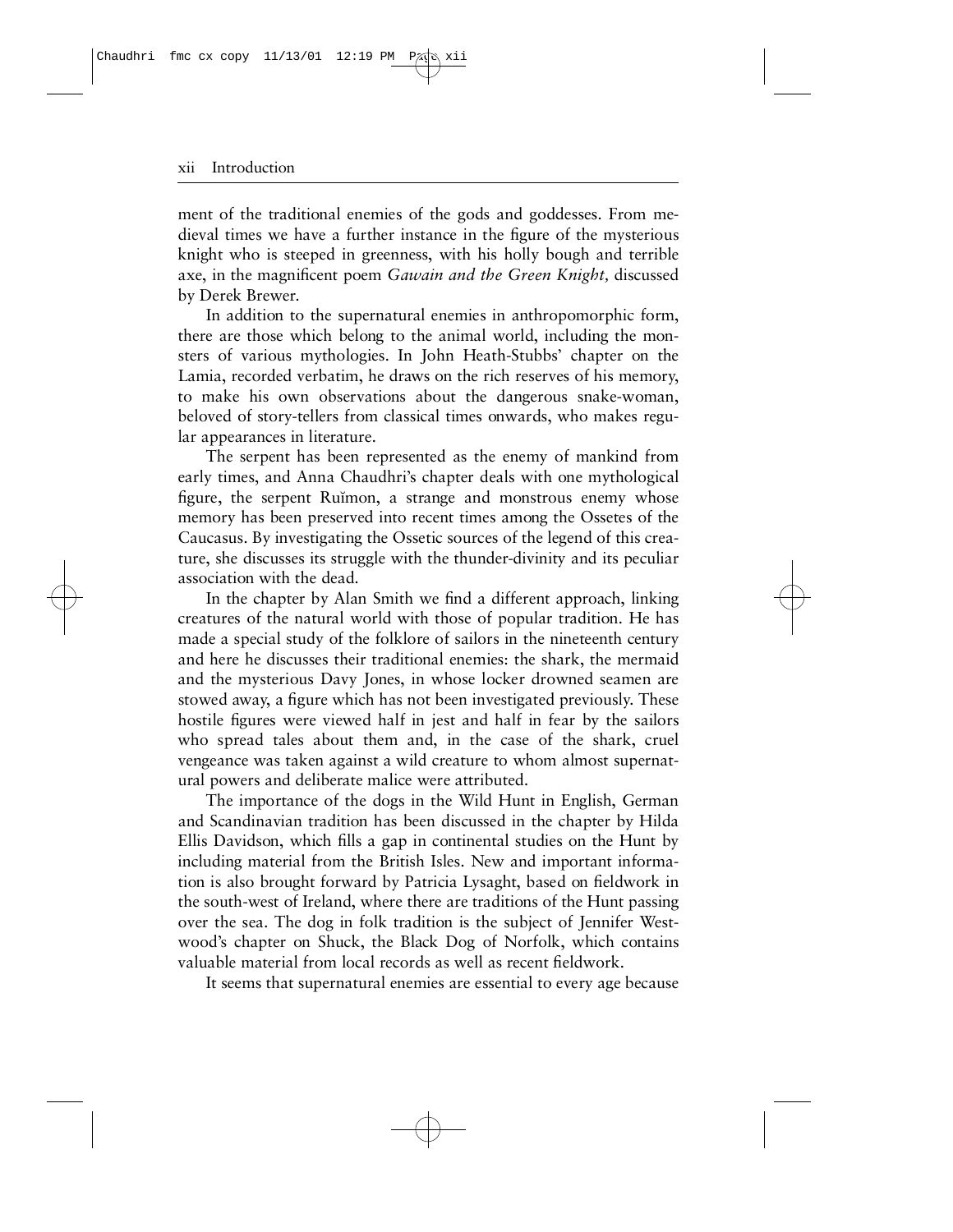Introduction xiii

there is a need to rationalize and give a name and face to the instinctive terrors which are part of our human inheritance. Like our ancestors in the Ancient World and the Middle Ages, we remain aware of that last enemy threatening us all, inevitable death. Throughout these chapters the terror evoked often seems to come from the hostile world of the dead, outnumbering the living. Belief in supernatural enemies is such a fundamental part of the human imagination, that its creative power is still active. Story-tellers turn to such characters when creating themes of battles against fearful odds, when heroes are threatened with supernatural hostility. But what shapes will the story-teller choose and why? We hope that some of the material collected here may provide answers to such questions. Folklore, historic accounts, art and literature act in concert to produce images of the supernatural enemy. They enrich one another, constantly forming and reforming our concepts of this dark and terrible but essential part of our lives.

## *Note on the Katharine Briggs Club*

This book is the result of a conference of the Katharine Briggs Club held in 1995. The aim of the club is to bring together scholars from different disciplines to exchange ideas, discussing subjects which were explored by the writer and folklorist, Katharine Briggs, who died in 1980. An interdisciplinary approach of this kind seldom fails to yield a fruitful harvest and the sixteen studies which make up this collection demonstrate how rich this can be. The interest of Katharine Briggs in the changing concepts of supernatural beings in literature and folklore, and in the way in which oral and written evidence influence one another, makes the subject of supernatural enemies a most appropriate choice.